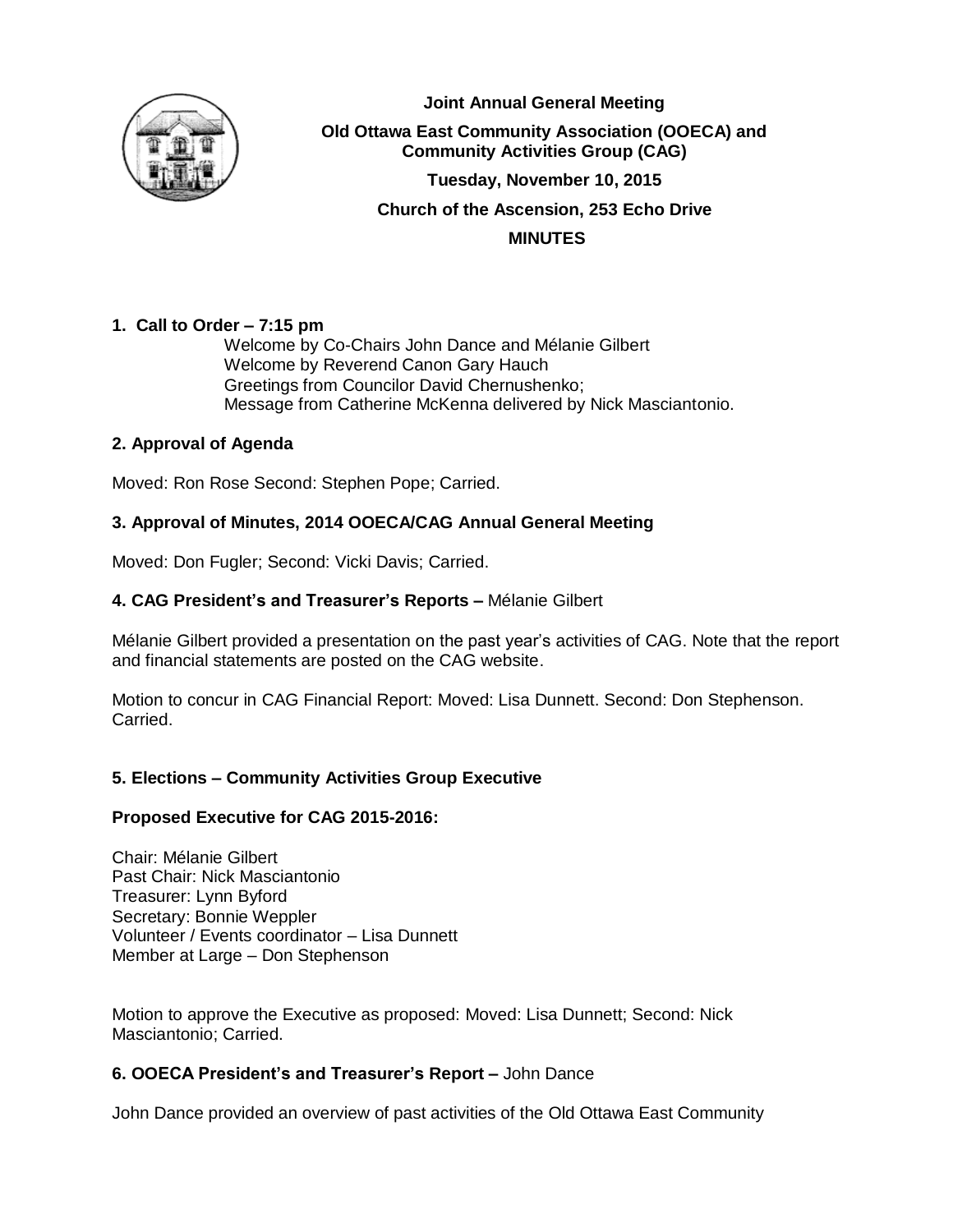Association. Note that the President's Report and Treasurer's Report are available on the website of the Old Ottawa East Community Association.

Motion to concur in treasurer's report: Moved: Jim Strang. Second: Ian McRae. Carried.

### **7. Elections – OOECA Board**

# **CANDIDATES NOMINATED FOR THE BOARD OF THE OLD OTTAWA EAST COMMUNITY ASSOCIATION, 2015-2017**

President: Phyllis Odenbach Sutton Vice President: Ed Janes\* Treasurer: Don Fugler\*\* Secretary: Katherine Simonds Planning : Stephen Pope Transportation: Glen Linder\* Communications: Catherine Pacella Sustainable Living Ottawa East: Ian McRae Lees Apartment Rep: Bill Baldwin Membership: Suzanne Johnston Community Safety; Mark Seebaran\* Federation of Citizens' Associations: Eddie Gillis\* City Centre Coalition: Kate Martin\* Member at Large: Paul Goodkey\* Past President: John Dance \_\_\_\_\_\_\_\_\_\_\_\_\_\_\_\_\_\_

- \* New for 2015-2017 Board
- \*\* Fourth term

Motion: that the proposed slate of candidates for the OOECA Board 2015 - 2017 be approved with the special provision that Don Fugler be treasurer for a fourth two-year term (the standard is a maximum of three consecutive two-year terms).

Moved: Stephen Pope; Second: Don Fugler; Carried.

#### **8. Sustainable Living Ottawa East Report –** Ian McRae

#### **9.** *Mainstreeter* **Update –** Joe Paraskevas

#### **10. Open Forum**

Chris Osler moderated the question and answer forum.

#### **11. Adjournment**

Motion to adjourn at 8:45 PM. Moved Eddie Gillis: Second: Jim Strang. Carried.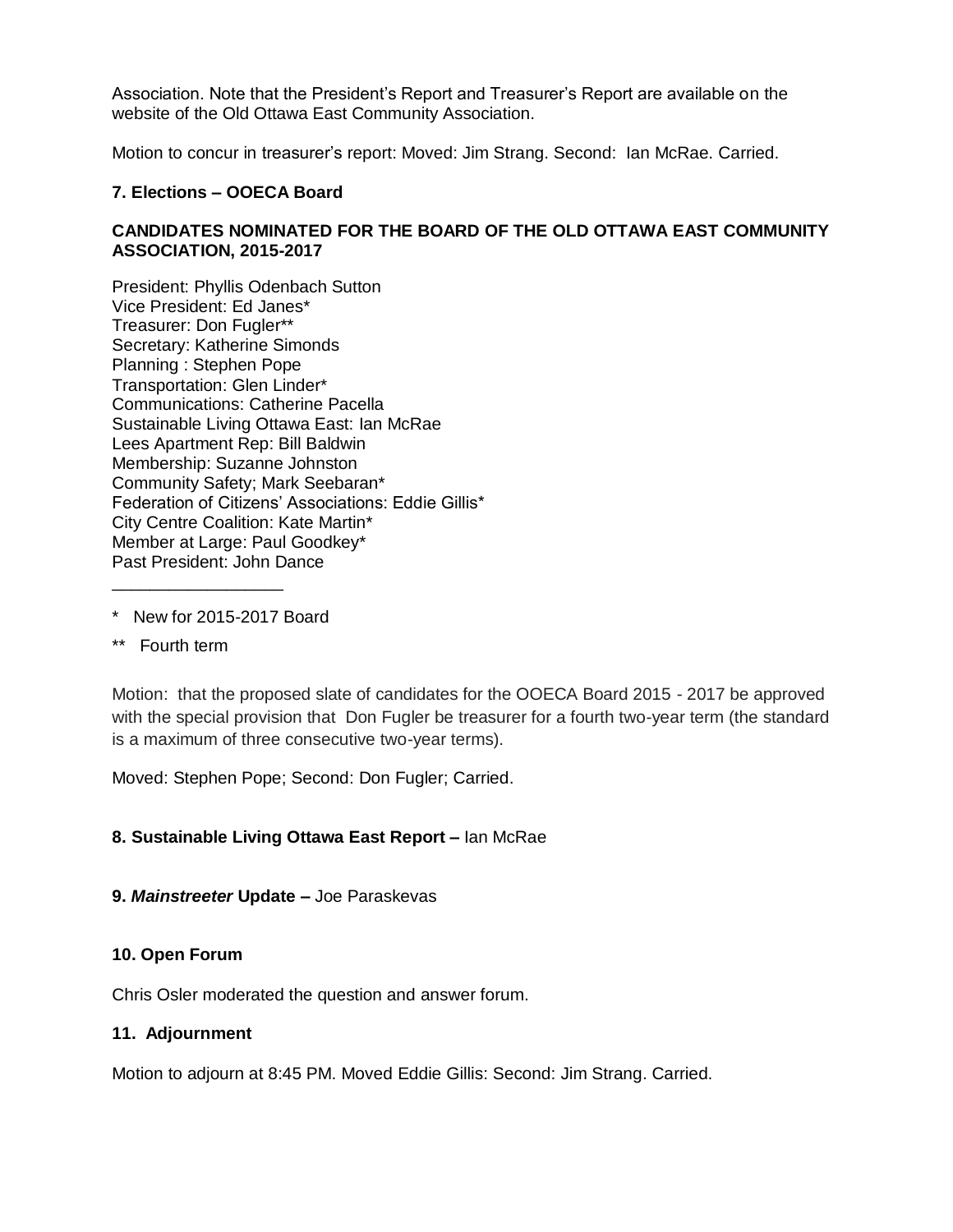# **APPENDIX 1 – COMMUNITY ACTIVITIES GROUP PRESIDENT'S REPORT**

[insert document here]

# **APPENDIX 2 – COMMUNITY ACTIVITIES GROUP FINANCIAL REPORT**

[insert document here]

# **APPENDIX 3 – OLD OTTAWA EAST COMMUNITY ASSOCIATION CHAIR'S REPORT**

M OECA AGM Chairs Report.pdf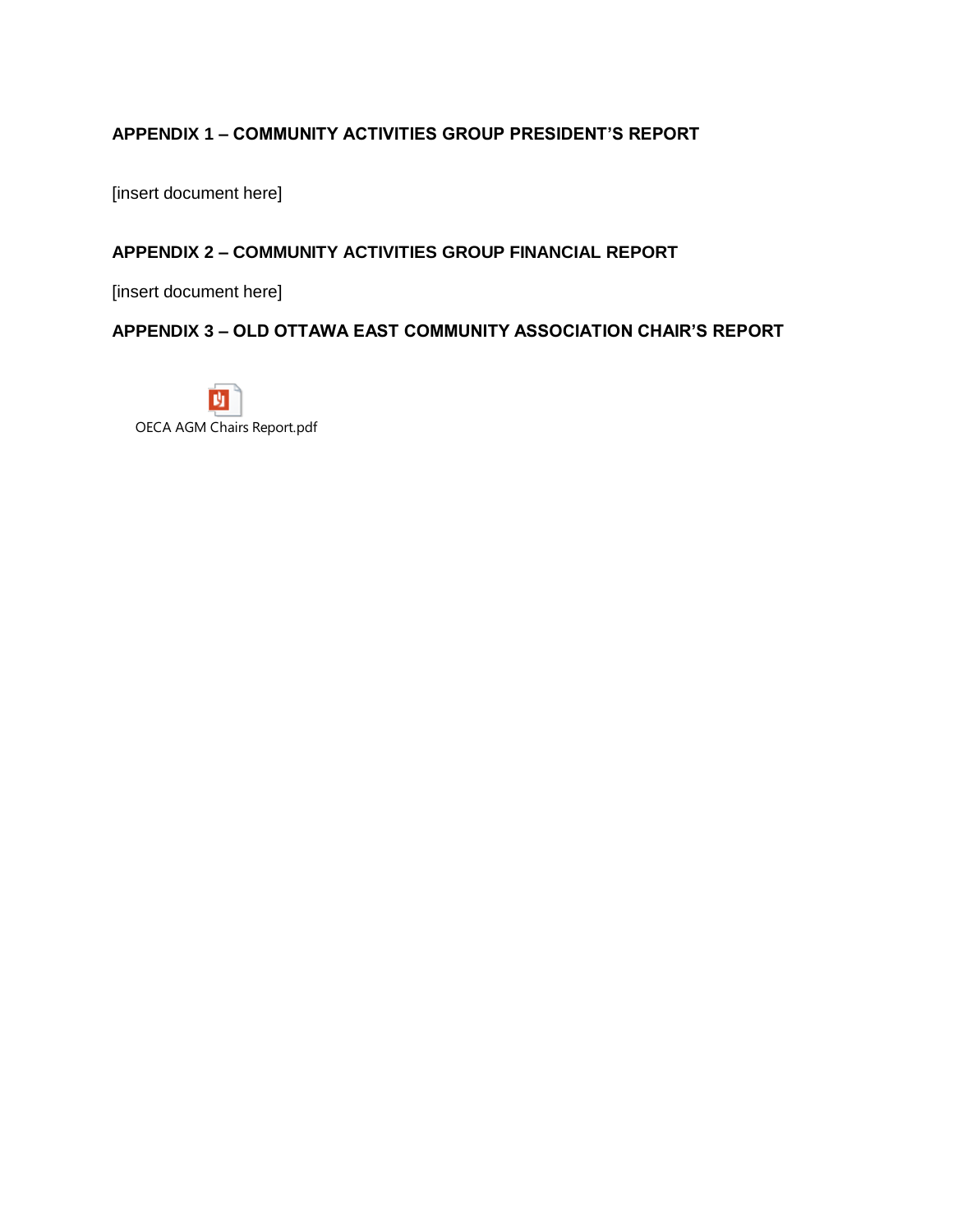### **APPENDIX 4 – OLD OTTAWA EAST COMMUNITY ASSOCIATION FINANCIAL REPORT**

#### OLD OTTAWA EAST COMMUNITY ASSOCIATION TREASURER'S REPORT 10 NOVEMBER 2015

This is the Treasurer's report for the OOECA presented at the Annual General Meeting, 12 November 2015. All OOECA banking takes place at the TD-Canada Trust branch at Pretoria Bridge. There were four subaccounts included in the OOECA account, where the OOECA takes care of banking for subgroups or committees within the Association. Figures are valid as of 13 October 2015.

A) The Ottawa East Community Garden at Saint Paul started this fiscal year with a balance of \$43.68 and ended with a balance of \$614.13. Their membership fees and a contribution from Just Food contributed \$1560.00. A delivery of soil and garden supplies added up to \$989.55 of expenses.

B) The Lees Avenue Community Garden started the year with \$1156.78 in their account and never touched their deposit. Membership fees must have covered incidental expenses.

C) Citizens for Healthy Communities (CHC) is a multi-community group that coordinated resistance to the Alta Vista Parkway. There was no movement in this account during the past year. The residual amount for the CHC is \$35.27.

D) Old Ottawa East Community Association – 2014/15

For the OOECA, there was an income of \$2471.00 from the sale of OOECA memberships. The Main Event made a net profit this year of \$850.37. The OOECA paid the cost of the directors' liability insurance to protect the association board members against claims to a total of \$550.80. The other major OOECA expenses were rental costs and food for various events, photocopying and supplies for event publicity and the membership drive, the repair of the projector used at community meetings, and covering the fees for an appeal to the Ontario Municipal Board. The new OOECA brochure was developed and printed for \$683.65 to which the Sandy Hill Community Health Centre donated \$250. The OOECA started with a total of \$17,583.51 in October 2014 and ended in October 2015 with a balance of \$18,795.29. See the table.

| Item                                                                               | Income $(\$)$ | Expenses $(\$)$ | Totals $(\$)$ |
|------------------------------------------------------------------------------------|---------------|-----------------|---------------|
| OOECA account October 2014                                                         |               |                 | 17,583.51     |
| Memberships sold                                                                   | 2,471.00      |                 |               |
| Rogers refund                                                                      | 160.30        |                 |               |
| Room rentals/meeting supplies                                                      |               | 523.38          |               |
| FCA membership                                                                     |               | 30.00           |               |
| Main Event revenue                                                                 | 1469.00       |                 |               |
| Main Event expenses                                                                |               | 618.63          |               |
| Contribution to Remembrance Day wreath                                             |               | 30.00           |               |
| Photocopying and supplies                                                          |               | 421.72          |               |
| Projector repair                                                                   |               | 180.34          |               |
| OMB fees                                                                           |               | 125.00          |               |
| Directors' insurance                                                               |               | 550.80          |               |
| Brochure printing                                                                  |               | 683.65          |               |
| Contribution from SHCHC for printing)                                              | 250.00        |                 |               |
| Bank adjustment in our favour                                                      | 24.20         |                 |               |
| Totals (as of 13 October 2015)                                                     | 4374.50       | 3162.72         |               |
| OOECA account 13 October 2015 (but including<br>insurance cheque yet to be cashed) |               |                 | 18,795.29     |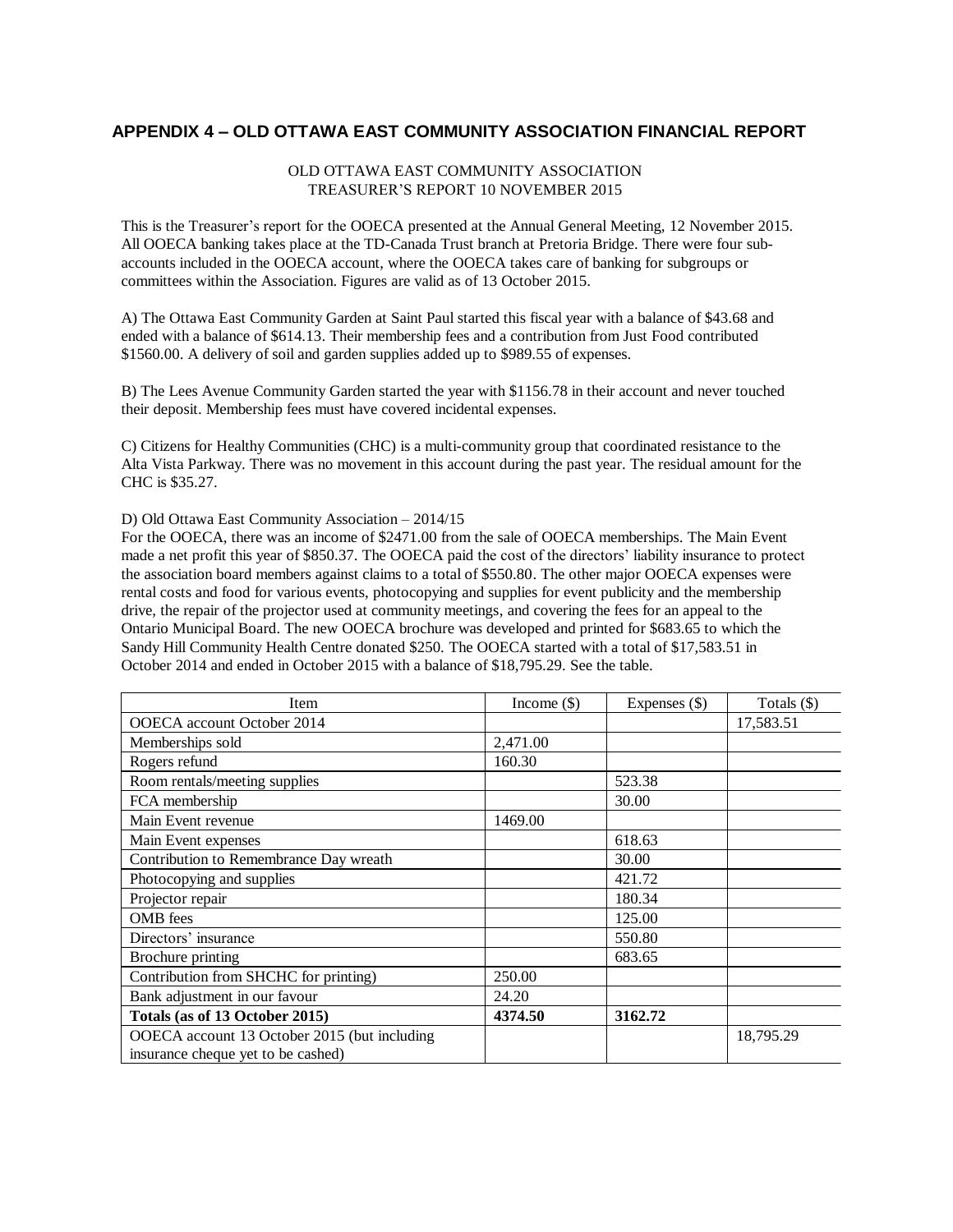# **APPENDIX 5 – SUSTAINABLE LIVING OTTAWA EAST REPORT**

SLOE report to the AGM of the Old Ottawa East Community Association

### November, 10, 2015

Sustainable Living Ottawa East (SLOE) is an informal, action-oriented committee of the Old Ottawa East Community Association which encourages community members to focus on opportunities, follow individual initiatives, obtain funding and build networks to create socially and environmentally beneficial outcomes.

### **Achievements for 2015**

- Followed up on the Deep Green initiative to explore sustainable options in the development of the Oblates Land, continuing a four-year partnership with Carleton University.
- Spearheaded an initiative for innovative housing for older adults with a grant from the Community Foundation of Ottawa and with help from the Sandy Hill Community Health Centre.
- Participated in a Low Impact Development (LID) workshop sponsored by Regional Group and involving City staff to look at the potential for integration of LID stormwater features in the development of Greystone Village. Assistance was provided to SLOE by Nick Sanders of the Ottawa Eco-Talent Network
- Became re-affiliated with the CAFES group of environmental committees of central community associations and joined the Healthy Transportation Coalition.
- Participated in discussions and provided feedback on the Rideau River Western Pathway, an anticipated multi-use pathway.
- Replaced the interpretive panel signs on the Rideau River Nature Trail.
- Followed up on park adoptions, performed clean-ups and removed invasive plants.
- Supervised student volunteers in a day of service in Brantwood Park

# **Challenges for 2016 and beyond**

After nine years, Rebecca Aird is stepping down as chair of SLOE. SLOE has accomplished a lot under Rebecca's guidance and with a model of engagement that maximizes opportunities for shared leadership on initiatives. Fortunately she and other veteran members and partners will continue to participate in and support the renewed organization. SLOE will be seeking a new chair, a new communications lead and new members with energy and enthusiasm to continue making Old Ottawa East a most sustainable community.

In 2016 SLOE will pursue both current and new opportunities. Among other things SLOE will foster appropriate tree planting to re-green Main Street and develop the urban forest in our community. SLOE will work with Regional Group, government and regulatory bodies to ensure sound and sensitive creation of the 30 metre linear feature along Greystone Village's river frontage.

Compiled by Ian McRae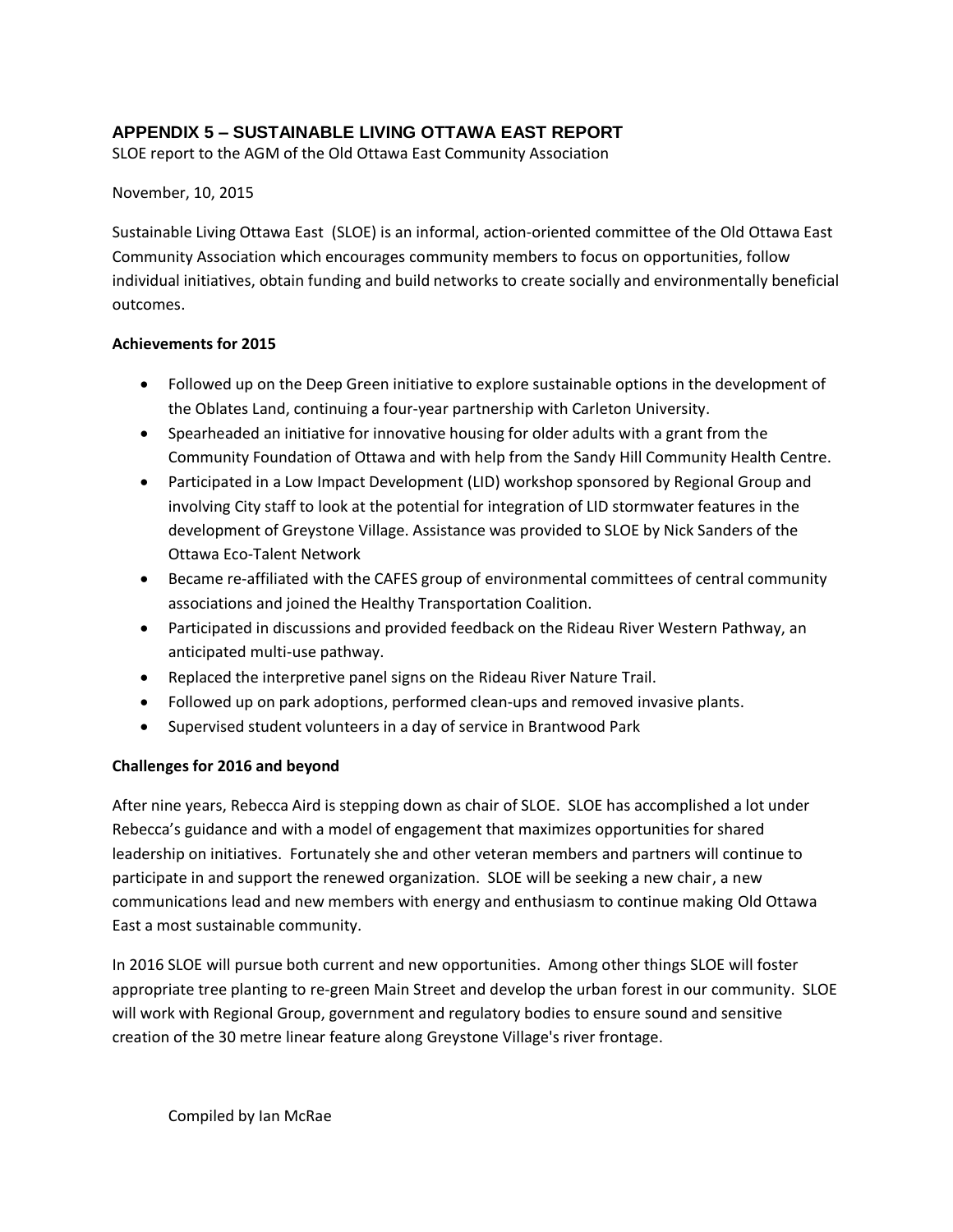# **APPENDIX 6 – OPEN FORUM NOTES**

**Comment:** Cars continue to drive along Echo drive the wrong way on a frequent basis.

**Question:** What is the current status of the extension of the Rideau River pathway?

**Response (Ian McRae):** SLOE has been proposing that a non-paved pathway be established along the west side of the Rideau River. The City standard calls for a three-metre wide paved pathway be used for a cycle and pedestrian path. More design iterations are to come.

**Comment:** There is support for an unpaved natural pathway along the Rideau River.

**Question:** What is the latest from the City around increasing community space?

**Response (John Dance):** We do not have an official declaration from the City, although we do know that the councilor recognizes the need in the community for more public space.

**Comment (David Chernushenko):** There ought to be some sort of new community centre or at least some new community spaces. There will be some connectivity along the river bank, although there are differences of opinion as to what the pathway ought to look like. There will probably have to be a compromise to allow for bike path as well as a naturalized pedestrian pathway.

**Question:** What is the community association doing about infil and knock-down developments in the neighbourhood. For example, what about the Portuguese church? Does the community association keep an eye on these smaller developments?

**Response (Stephen Pope):** The Association does indeed keep an eye on the development plans and proposals throughout the community. We have in the past had success leading initiatives to push for developments to fit better into mature communities. We always have to be there when we need to challenge proposals.

**Comment:** The Community Association should be the route for public engagement. Does the City allocate any resources to community associations to facilitate public engagement?

**Response (John Dance):** The Community Association does not receive any money from the City. The councilor's office does ask our opinion on things, and we do find we have opportunities for engagement.

**Question:** Are there plans to allow better access to the river (i.e. with kayaks and canoes) without having to bring in a shipping container to bring in the boats?

**Response (Melanie Gilbert):** We are looking at alternatives for storage for kayaks and canoes but there are budgetary constraints of course.

**Response (Carol Workun):** There have been conversations with the City about a more permanent facility for the boats; however, we do need to establish the program first and demonstrate that we have long-term need for a boat facility. Building a permanent structure would be very expensivie.

**Question:** What was the result of the vote at the City's Transportation Committee regarding the complete streets framework?